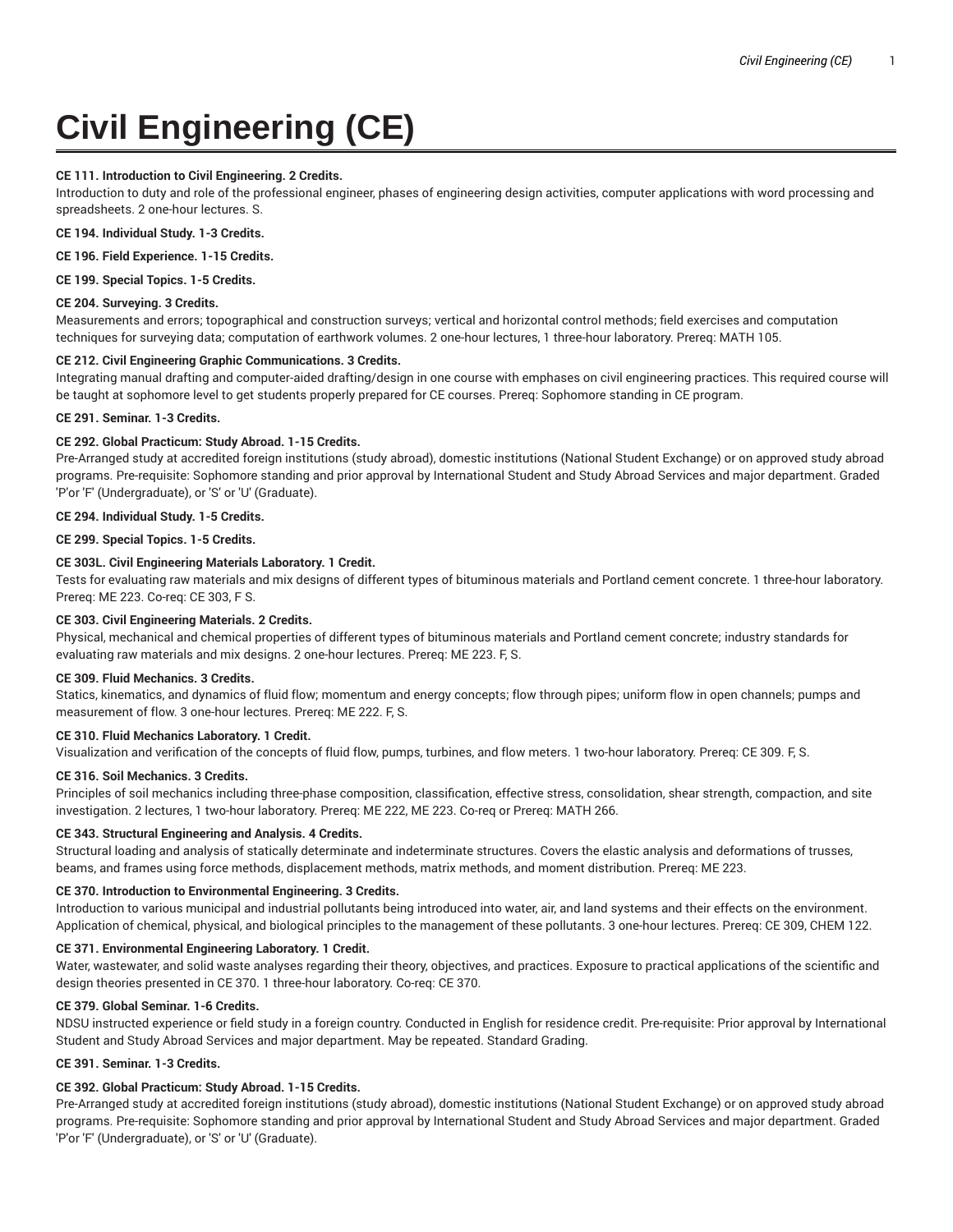## **CE 394. Individual Study. 1-5 Credits.**

**CE 397. Fe/Coop Ed/Internship. 1-4 Credits.**

**CE 399. Special Topics. 1-5 Credits.**

#### **CE 403. Civil Engineering Materials II: Steel, Wood and Polymers. 2 Credits.**

Composition, properties, structure, and behavior of steel, wood, and polymeric materials; elastic, plastic, and viscous behavior under various environmental and loading conditions. Prereq: CE 303. {Also offered for graduate credit - see CE 603.}.

## **CE 404. Reinforced Concrete. 3 Credits.**

Principles of design and analysis of reinforced concrete members, flexural and shear design of rectangular and tee beams, serviceability criteria, short and slender columns. 2 one-hour lectures, 1 two-hour session. Prereq: CE 343. F, S.

#### **CE 405. Advanced Reinforced Concrete. 2 Credits.**

Development and anchorage of reinforcement, details of reinforcement in flexural members, continuous beams and one-way slabs, slender columns, two-way slabs. 1 one-hour lecture, 1 two-hour session. Prereq: CE 404. F, S {Also offered for graduate credit - see CE 605.}.

#### **CE 408. Water Resources and Supply. 3 Credits.**

Hydrologic concepts, development of water supply sources, principles involved in the collection and transportation of water/wastewater/storm runoff, and distribution of water for municipal use. Prereq: CE 309. F, S.

#### **CE 410. Water and Wastewater Engineering. 3 Credits.**

Principles involved in treatment, disposal, reuse, and recycling of municipal water supplies and wastewaters. Laboratory introduces tests to evaluate treatment requirements and effectiveness. 3 one-hour lectures, 1 three-hour laboratory. Prereq: CE 370. {Also offered for graduate credit - see CE 610.}.

## **CE 411. Design of Pre-stressed Concrete. 2 Credits.**

Theory and design of pre-stressed concrete structures, pre- and post-tensioning, loss of pre-stress, proportioning of flexural members, deflections. 2 one-hour lectures. Prereq: CE 404. S {Also offered for graduate credit - see CE 611.}.

#### **CE 417. Slope Stability and Retaining Walls. 3 Credits.**

Performance and design of retaining walls, sheet pile walls, braced walls, and reinforced earth. Also evaluation and mitigation of unstable earth slopes. Prereq: CE 316. S {Also offered for graduate credit - see CE 617.}.

#### **CE 418. Transportation Engineering. 4 Credits.**

Location, analysis, modeling, and design of multi-modal facilities including highways, railways, airports, terminals, harbors, ports, canals, waterways, pipelines, and conveyor systems. 3 one-hour lectures, 1 two-hour session. Prereq: CE 204, ME 221, MATH 259.

#### **CE 419. Pavement Design. 3 Credits.**

Design of flexible and rigid pavements including sub-grade, base courses, surface courses; evaluation criteria including soil, climate, traffic, material, drainage; initial and maintenance cost considerations; construction practices. 3 one-hour lectures. Co-req: CE 303. {Also offered for graduate credit see CE 619.}.

# **CE 421. Open Channel Flow. 3 Credits.**

Geometric and hydraulic properties of open channels, continuity, momentum and energy principles, design of channels, gradually varied flow, critical flow and culvert design. 3 one-hour lectures. Prereq: CE 309. S {Also offered for graduate credit - see CE 621.}.

#### **CE 425. Bridge Evaluation and Rehabilitation. 3 Credits.**

Topics include bridge evaluation methodologies, review of bridge codes, behavior of constructed bridges, sources of bridge deterioration, rehabilitation design with advanced composite materials, structural health monitoring. Prereq: CE 343 and CE 404. {Also offered for graduate credit - see CE 625.}.

#### **CE 430. Timber and Form Design. 3 Credits.**

Analysis and design of wood structures and concrete formwork. 2 seventy-five minute lectures. Prereq: ME 223.

#### **CE 441. Finite Element Analysis. 3 Credits.**

Weak and strong solutions to governing differential equations in bars, boundary conditions, Galerkin approximation, nodal basis functions, shape functions. Beam and two-dimensional problems with triangular and quadrilateral elements. Prereq: CE 343. {Also offered for graduate credit - see CE 641.}.

## **CE 442. Matrix Analysis of Structures. 2 Credits.**

Review of matrix algebra, flexibility and stiffness methods, direct stiffness method, introduction to finite element analysis. 2 lectures. Prereq: CE 343. F, S {Also offered for graduate credit - see CE 642.}.

#### **CE 444. Structural Steel Design. 3 Credits.**

Design of metal structures including mechanical behavior of metals; behavior and proportioning of tension and compression members; beams, beam columns, and connections; selection of metal structural systems. 2 one-hour lectures, 1 two-hour session. Prereq: CE 343. F.

#### **CE 445. Advanced Steel Design. 2 Credits.**

Analysis and design of metal structures including connections, selection of structural systems. 1 one-hour lecture, 1 two-hour session. Prereq: CE 444. S {Also offered for graduate credit - see CE 645.}.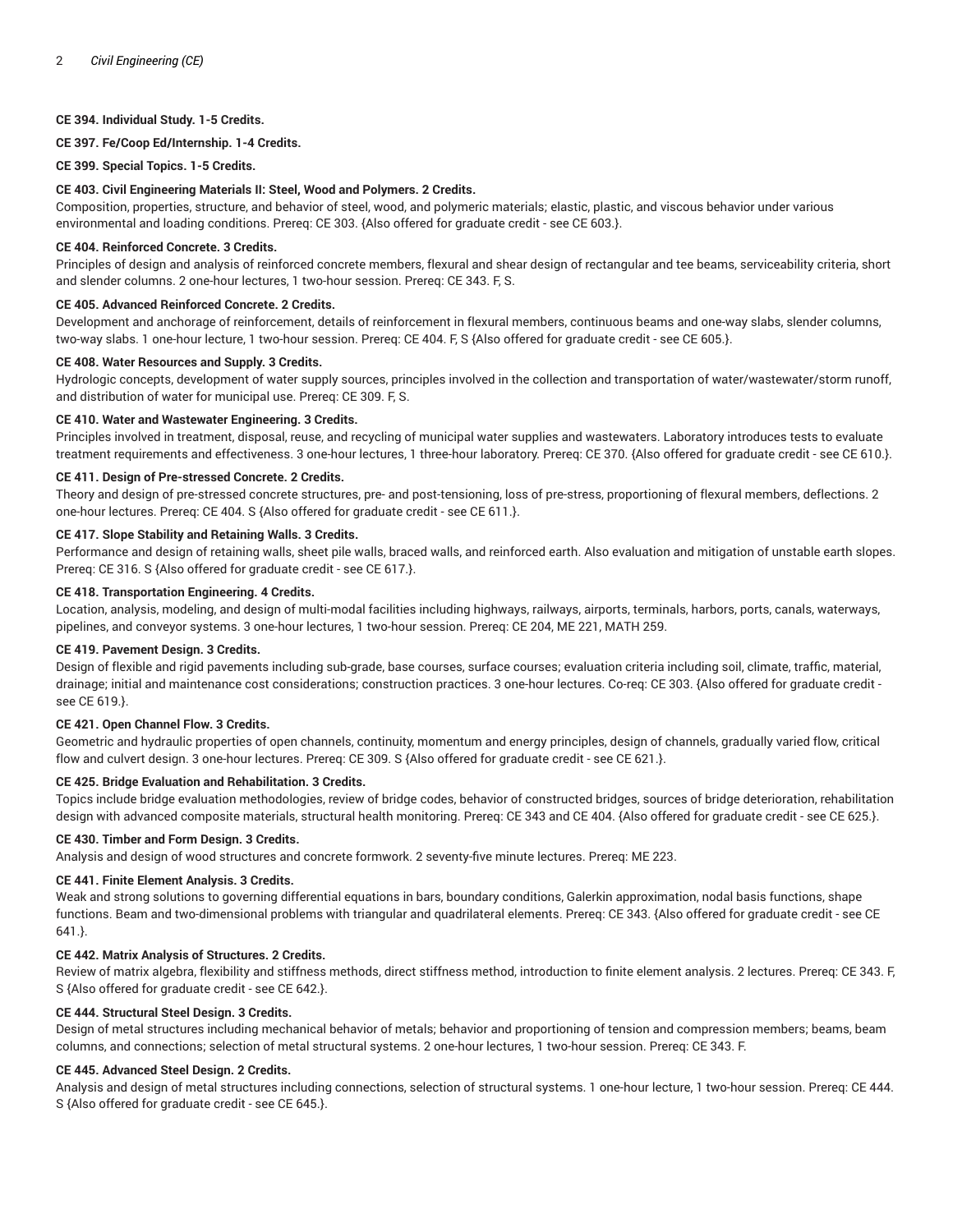## **CE 446. Basic Dynamics of Structures. 3 Credits.**

Analysis of single degree of freedom structural systems to harmonic and general dynamic loading, free vibration of multiple degree of freedom systems, modal superposition, earthquake engineering. 3 one-hour lectures. Prereq: CE 343. F {Also offered for graduate credit - see CE 646.}.

# **CE 447. Stability of Structures. 3 Credits.**

Concepts of stability of equilibrium; stability criteria, work, energy and variational methods; elastic buckling of columns, beams, frames, and plates; FE implementations of stability; design of locally unstable sections. Prereq: CE 343. {Also offered for graduate credit - see CE 647.}.

#### **CE 452. Fundamentals of Oil & Gas Pipeline: Design, Operation, Inspection & Maintenance. 3 Credits.**

This course introduces the fundamentals to design, operate, inspect, and maintain oil & gas pipelines, including basics for pipeline materials, design, network, construction, measuring and detection technology, maintenance, and repair. Prereq: CE 418. {Also offered for graduate credit - see CE 652.}.

#### **CE 454. Geometric Highway Design. 3 Credits.**

Location and design of highways and streets; design controls, elements of design; cross-section design; design of intersections, interchanges, safety appurtenances, and 3R projects. 2 one-hour lectures, 1 two-hour session. Prereq: CE 418. F {Also offered for graduate credit - see CE 654.}.

## **CE 455. Airport Planning and Design. 2 Credits.**

System planning and demand forecasting; siting and configuration of airports; aircraft characteristics; air traffic controls; standards for geometric design, pavement design, drainage and safety. 2 one-hour lectures. Prereq: CE 418. F {Also offered for graduate credit - see CE 655.}.

#### **CE 456. Railroad Planning and Design. 3 Credits.**

Rail planning and location analysis, track/rail structure, track layout and control system, locomotives and train resistance, track safety standards and geometrics, terminal design. 3 one-hour lectures. Prereq: CE 418. F {Also offered for graduate credit - see CE 656.}.

#### **CE 457. Pavement Management Systems. 2 Credits.**

Pavement design, maintenance, and rehabilitation strategies; planning, budgeting, and programming for pavement management at network and project levels; development, design, and maintenance of pavement management systems. 2 one-hour lectures. Prereq: CE 303.

## **CE 458. Bituminous Materials and Mix. 3 Credits.**

This course presents fundamental knowledge of asphalt material properties, performance requirements, specifications and related test characteristics. Prereq: CE 303 {Also offered for graduate credit - see CE 658.}.

## **CE 461. Foundation Engineering. 3 Credits.**

Performance and selection of the following foundations: shallow, mat, combined pile, and drilled piers. 3 one-hour lectures. Prereq: CE 316. F {Also offered for graduate credit - see CE 661.}.

## **CE 462. Designing with Geosynthetics. 2 Credits.**

Theories, principles, and engineering design using geosynthetic materials for a variety of civil engineering applications. Applications to geotechnical, environmental, transportation, and water resources fields are emphasized. Includes construction issues. Prereq: CE 316. S {Also offered for graduate credit - see CE 662.}.

# **CE 464. Advanced Soil Mechanics. 2 Credits.**

This course introduces the students to advanced topics in soil mechanics, 1) unsaturated soil mechanics and 2) molecular modeling of clay-fluid interactions, for the design of foundations, retaining walls and slopes for realistic soil moisture conditions. Prereq: CE 316. {Also offered for graduate credit - see CE 664.}.

#### **CE 471. Environmental Nanotechnology. 3 Credits.**

This course introduces nanotechnology with special emphasis on environmental science and engineering. Applications and environmental implications of nanotechnology will be discussed from a national and global perspective. Prereq: CE 370 and junior or senior standing. {Also offered for graduate credit - see CE 671.}.

#### **CE 472. Solid Waste Management. 3 Credits.**

Basic study of solid waste materials, current collection methods, available disposal techniques, recycling and resource conservation, and economics of solid waste collection and disposal. 3 one-hour lectures. Prereq: CE 370. {Also offered for graduate credit - see CE 672.}.

#### **CE 473. Air Pollution. 3 Credits.**

Fundamentals of air pollution and its control technology. Types and sources of air pollutants, meteorology, effects on plants, animals, people, and property. Design of control equipment. 3 one-hour lectures, 1 three-hour laboratory. Prereq: CE 370. S {Also offered for graduate credit - see CE 673.}.

## **CE 476. Watershed Modeling. 3 Credits.**

Concepts of watershed, watershed hydrology, application of GIS tools, DEM-based watershed delineation, watershed hydrologic modeling, state-of-theart watershed modeling software, and hands-on applications. Prereq: CE 408. {Also offered for graduate credit - see CE 676.}.

## **CE 477. Applied Hydrology. 3 Credits.**

Scope of hydrology, hydrologic cycle and components, runoff volume and peak flow estimation, hydrograph analysis, probabilistic concepts in water resources, flood- frequency analysis, application of risk concepts to hydrological design, flow estimation for ungaged watersheds. Two 75-minute lectures. Prereq: CE 408. F {Also offered for graduate credit - see CE 677.}.

## **CE 478. Water Quality Management. 3 Credits.**

Physical, chemical, biological, hydrological characteristics, and hydrodynamic elements of receiving waters. Characterizations, measurement, and modeling methods of river/streams, lakes/reservoirs, and groundwater systems. 2 one-hour lectures. Prereq: CE 370. {Also offered for graduate credit see CE 678.}.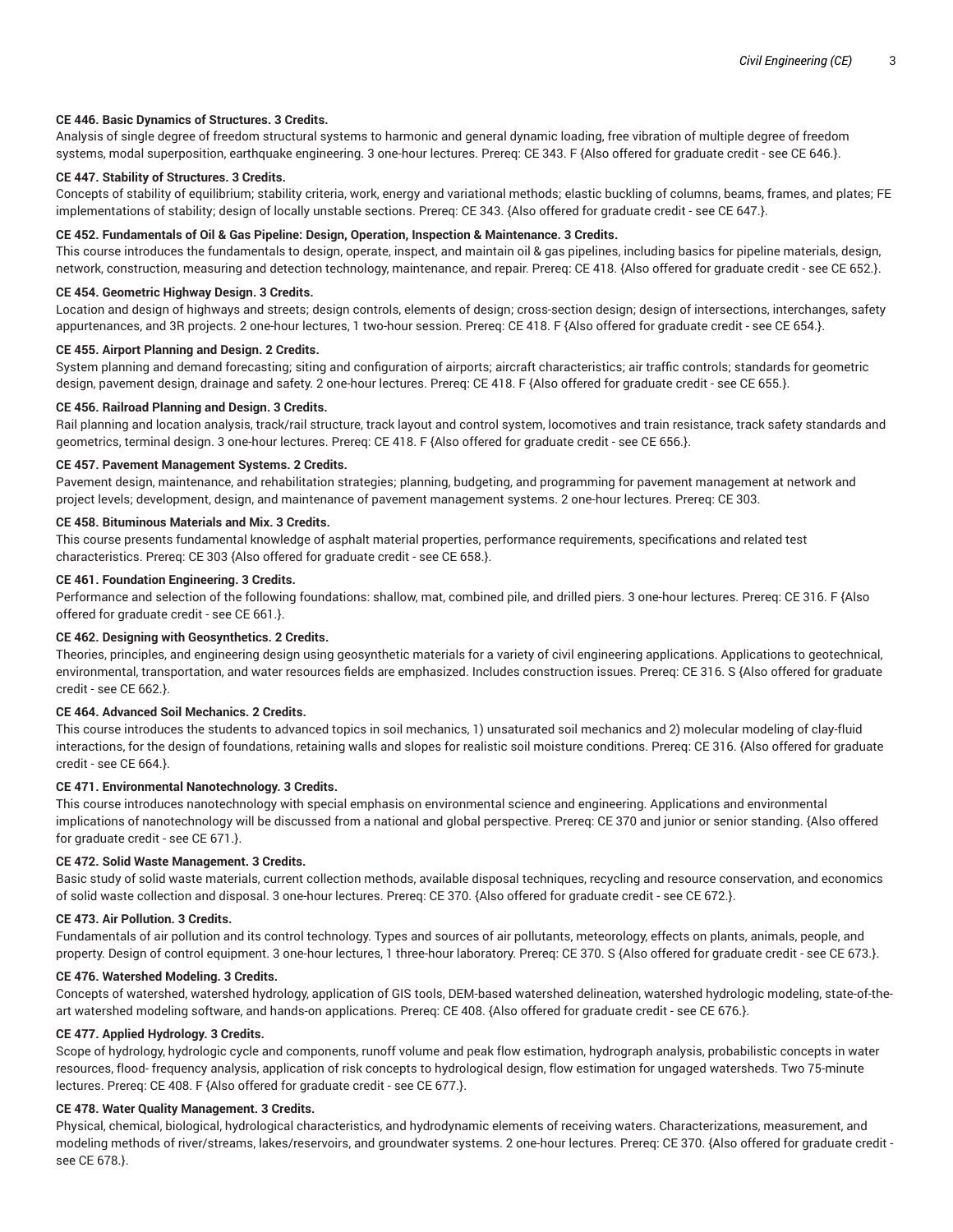# **CE 479. Advanced Water and Wastewater Treatment. 3 Credits.**

Selected problems in the investigation and design of sewerage systems, water distribution systems, wastewater treatment plants, and water purification plants. 2 one-hour lectures. Prereq: CE 370 and CE 410. {Also offered for graduate credit - see CE 679.}.

# **CE 483. Contracts and Specifications. 3 Credits.**

Formation, interpretation, and termination of engineering contracts. Engineering specifications and drawings. Other legal matters of concern to engineers. 2 one-hour lectures. Prereq: Senior standing. F, S.

#### **CE 486. Nanotechnology and Nanomaterials. 3 Credits.**

This course covers principles of nanotechnology, nanomaterials and develops a framework for their understanding. The basic tools of nanotechnology: nanoscale characterization, physics and materials design will be discussed in the context of current technological advances. Prereq: Senior standing in Engineering or Sciences. Cross-listed with ME 486. {Also offered for graduate credit - see CE 686.}.

#### **CE 489. Senior Design. 3 Credits.**

An open-ended capstone design project encompassing a number of civil engineering disciplines. Management, business, public policy, and leadership concepts. Importance of professional licensure. 3 one-hour lectures. Prereq: Senior standing. F, S.

#### **CE 491. Seminar. 1-5 Credits.**

## **CE 492. Global Practicum: Study Abroad. 1-15 Credits.**

Pre-Arranged study at accredited foreign institutions (study abroad), domestic institutions (National Student Exchange) or on approved study abroad programs. Pre-requisite: Sophomore standing and prior approval by International Student and Study Abroad Services and major department. Graded 'P'or 'F' (Undergraduate), or 'S' or 'U' (Graduate).

**CE 494. Individual Study. 1-5 Credits.**

**CE 496. Field Experience. 1-15 Credits.**

**CE 499. Special Topics. 1-5 Credits.**

## **CE 603. Civil Engineering Materials II: Steel, Wood and Polymers. 2 Credits.**

Composition, properties, structure, and behavior of steel, wood, and polymeric materials; elastic, plastic, and viscous behavior under various environmental and loading conditions. {Also offered for undergraduate credit - see CE 403.}.

#### **CE 605. Advanced Reinforced Concrete. 2 Credits.**

Development and anchorage of reinforcement, details of reinforcement in flexural members, continuous beams and one-way slabs, slender columns, two-way slabs. 1 one-hour lecture, 1 two-hour session. F, S {Also offered for undergraduate credit - see CE 405.}.

#### **CE 610. Water & Wastewater Engineering. 3 Credits.**

Principles involved in treatment, disposal, reuse, and recycling of municipal water supplies and wastewaters. Laboratory introduces tests to evaluate treatment requirements and effectiveness. 3 one-hour lectures, 1 three-hour laboratory. F {Also offered for undergraduate credit - see CE 410.}.

#### **CE 611. Design of Pre-stressed Concrete. 2 Credits.**

Theory and design of pre-stressed concrete structures, pre- and post-tensioning, loss of pre-stress, proportioning of flexural members, deflections. 2 one-hour lectures. S {Also offered for undergraduate credit - see CE 411.}.

#### **CE 617. Slope Stability and Retaining Walls. 3 Credits.**

Performance and design of retaining walls, sheet pile walls, braced walls, and reinforced earth. Also evaluation and mitigation of unstable earth slopes.S {Also offered for undergraduate credit - see CE 417.}.

#### **CE 619. Pavement Design. 3 Credits.**

Design of flexible and rigid pavements including sub-grade, base courses, surface courses; evaluation criteria including soil, climate, traffic, material, drainage; initial and maintenance cost considerations; construction practices. 3 one-hour lectures. {Also offered for undergraduate credit - see CE 419.}.

#### **CE 621. Open Channel Flow. 3 Credits.**

Geometric and hydraulic properties of open channels, continuity, momentum and energy principles, design of channels, gradually varied flow, critical flow and culvert design. 3 one-hour lectures. S {Also offered for undergraduate credit - see CE 421.}.

#### **CE 625. Bridge Evaluation and Rehabilitation. 3 Credits.**

Topics include bridge evaluation methodologies, review of bridge codes, behavior of constructed bridges, sources of bridge deterioration, rehabilitation design with advanced composite materials, structural health monitoring. {Also offered for undergraduate credit - see CE 425.}.

#### **CE 630. Timber and Form Design. 3 Credits.**

Analysis and design of wood structures and concrete formwork. 2 seventy-five minute lectures. {Also offered for undergraduate credit - see CE 430.}.

## **CE 641. Finite Element Analysis. 3 Credits.**

Weak and strong solutions to governing differential equations in bars, boundary conditions, Galerkin approximation, nodal basis functions, shape functions. Beam and two-dimensional problems with triangular and quadrilateral elements. F, S {Also offered for undergraduate credit - see CE 441.}.

## **CE 642. Matrix Analysis of Structures. 2 Credits.**

Review of matrix algebra, flexibility and stiffness methods, direct stiffness method, introduction to finite element analysis. 2 lectures. F, S {Also offered for undergraduate credit - see CE 442.}.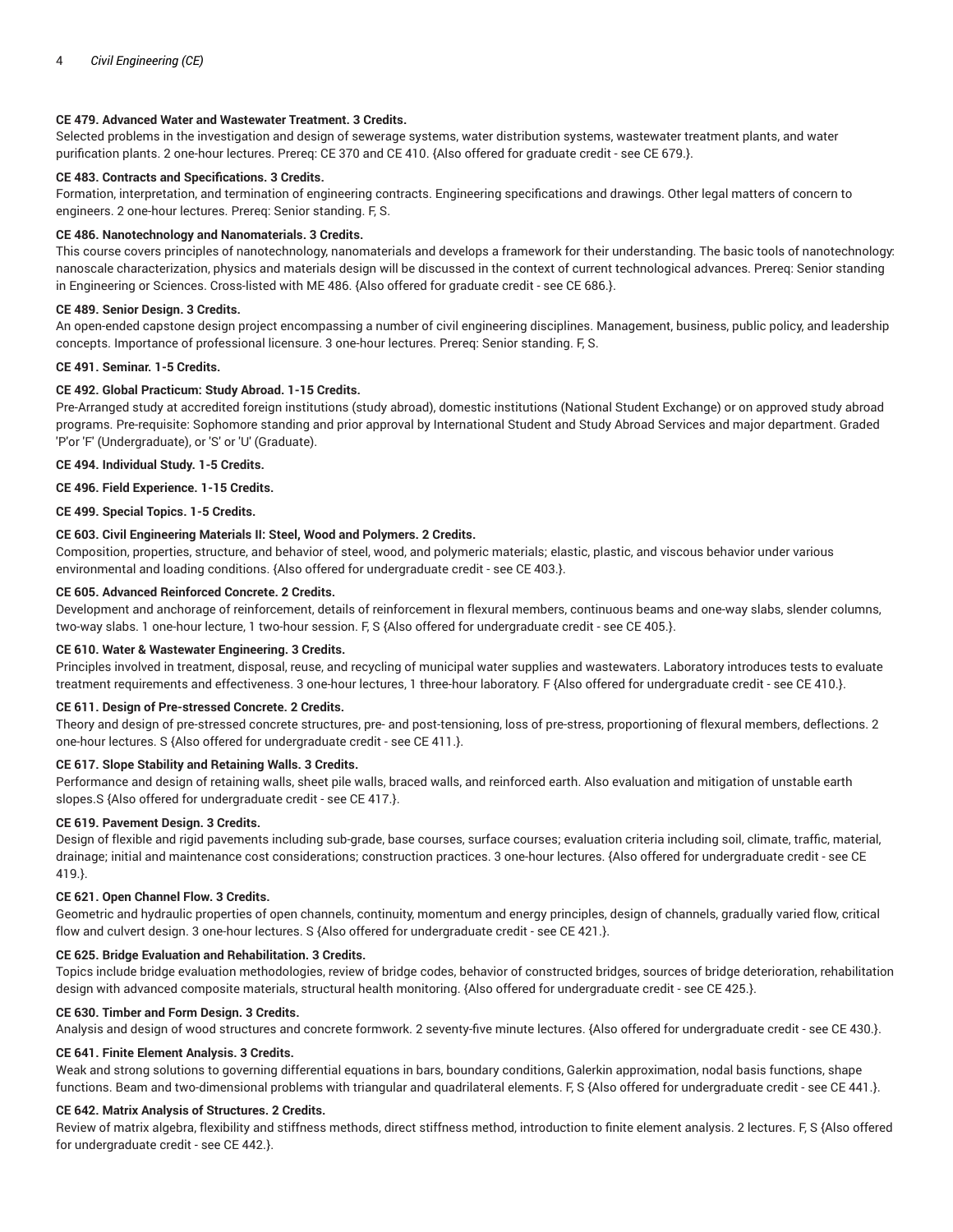# **CE 645. Advanced Steel Design. 2 Credits.**

Analysis and design of metal structures including connections, selection of structural systems. 1 one-hour lecture, 1 two-hour session. S {Also offered for undergraduate credit - see CE 445.}.

# **CE 646. Basic Dynamics of Structures. 3 Credits.**

Analysis of single degree of freedom structural systems to harmonic and general dynamic loading, free vibration of multiple degree of freedom systems, modal superposition, earthquake engineering. 3 one-hour lectures. F {Also offered for undergraduate credit - see CE 446.}.

#### **CE 647. Stability of Structures. 3 Credits.**

Concepts of stability of equilibrium; stability criteria, work, energy and variational methods; elastic buckling of columns, beams, frames, and plates; FE implementations of stability; design of locally unstable sections. {Also offered for undergraduate credit - see CE 447.}.

# **CE 652. Fundamentals of Oil & Gas Pipeline: Design, Operation, Inspection & Maintenance. 3 Credits.**

This course introduces the fundamentals to design, operate, inspect, and maintain oil & gas pipelines, including basics for pipeline materials, design, network, construction, measuring and detection technology, maintenance, and repair. {Also offered for undergraduate credit - see CE 452.}.

## **CE 654. Geometric Highway Design. 3 Credits.**

Location and design of highways and streets; design controls, elements of design; cross-section design; design of intersections, interchanges, safety appurtenances, and 3R projects. 2 one-hour lectures, 1 two-hour session. F {Also offered for undergraduate credit - see CE 454.}.

#### **CE 655. Airport Planning and Design. 2 Credits.**

System planning and demand forecasting; siting and configuration of airports; aircraft characteristics; air traffic controls; standards for geometric design, pavement design, drainage and safety. 2 one-hour lectures. F{Also offered for undergraduate credit - see CE 455.}.

#### **CE 656. Railroad Planning and Design. 3 Credits.**

Rail planning and location analysis, track/rail structure, track layout and control system, locomotives and train resistance, track safety standards and geometrics, terminal design. 3 one-hour lectures. F {Also offered for undergraduate credit - see CE 456.}.

## **CE 658. Bituminous Materials and Mix. 3 Credits.**

This course presents fundamental knowledge of asphalt material properties, performance requirements, specifications and related test characteristics. {Also offered for undergraduate credit - see CE 458.}.

## **CE 661. Foundation Engineering. 3 Credits.**

Performance and selection of the following foundations: shallow, mat, combined pile, and drilled piers. 3 one-hour lectures. F {Also offered for undergraduate credit - see CE 461.}.

## **CE 662. Designing with Geosynthetics. 2 Credits.**

Theories, principles, and engineering design using geosynthetic materials for a variety of civil engineering applications. Applications to geotechnical, environmental, transportation, and water resources fields are emphasized. Includes construction issues. S {Also offered for undergraduate credit - see CE 462.}.

# **CE 664. Advanced Soil Mechanics. 2 Credits.**

This course introduces the students to advanced topics in soil mechanics, 1) unsaturated soil mechanics and 2) molecular modeling of clay-fluid interactions, for the design of foundations, retaining walls and slopes for realistic soil moisture conditions. {Also offered for undergraduate credit - see CE 464.}.

## **CE 671. Environmental Nanotechnology. 3 Credits.**

This course introduces nanotechnology with special emphasis on environmental science and engineering. Applications and environmental implications of nanotechnology will be discussed from a national and global perspective. {Also offered for undergraduate credit - see CE 471.}.

## **CE 672. Solid Waste Management. 3 Credits.**

Basic study of solid waste materials, current collection methods, available disposal techniques, recycling and resource conservation, and economics of solid waste collection and disposal. 3 one-hour lectures. {Also offered for undergraduate credit - see CE 472.}.

## **CE 673. Air Pollution. 3 Credits.**

Fundamentals of air pollution and its control technology. Types and sources of air pollutants, meteorology, effects on plants, animals, people, and property. Design of control equipment. 3 one-hour lectures, 1 three-hour laboratory. S {Also offered for undergraduate credit - see CE 473.}.

#### **CE 676. Watershed Modeling. 3 Credits.**

Concepts of watershed, watershed hydrology, application of GIS tools, DEM-based watershed delineation, watershed hydrologic modeling, state-of-theart watershed modeling software, and hands-on applications. {Also offered for undergraduate credit - see CE 476.}.

## **CE 677. Applied Hydrology. 3 Credits.**

Scope of hydrology, hydrologic cycle and components, runoff volume and peak flow estimation, hydrograph analysis, probabilistic concepts in water resources, flood- frequency analysis, application of risk concepts to hydrological design, flow estimation for ungaged watersheds. Two 75-minute lectures. F {Also offered for undergraduate credit - see CE 477.}.

## **CE 678. Water Quality Management. 3 Credits.**

Physical, chemical, biological, hydrological characteristics, and hydrodynamic elements of receiving waters. Characterizations, measurement, and modeling methods of river/streams, lakes/reservoirs, and groundwater systems. 2 one-hour lectures. {Also offered for undergraduate credit - see CE 478 .}.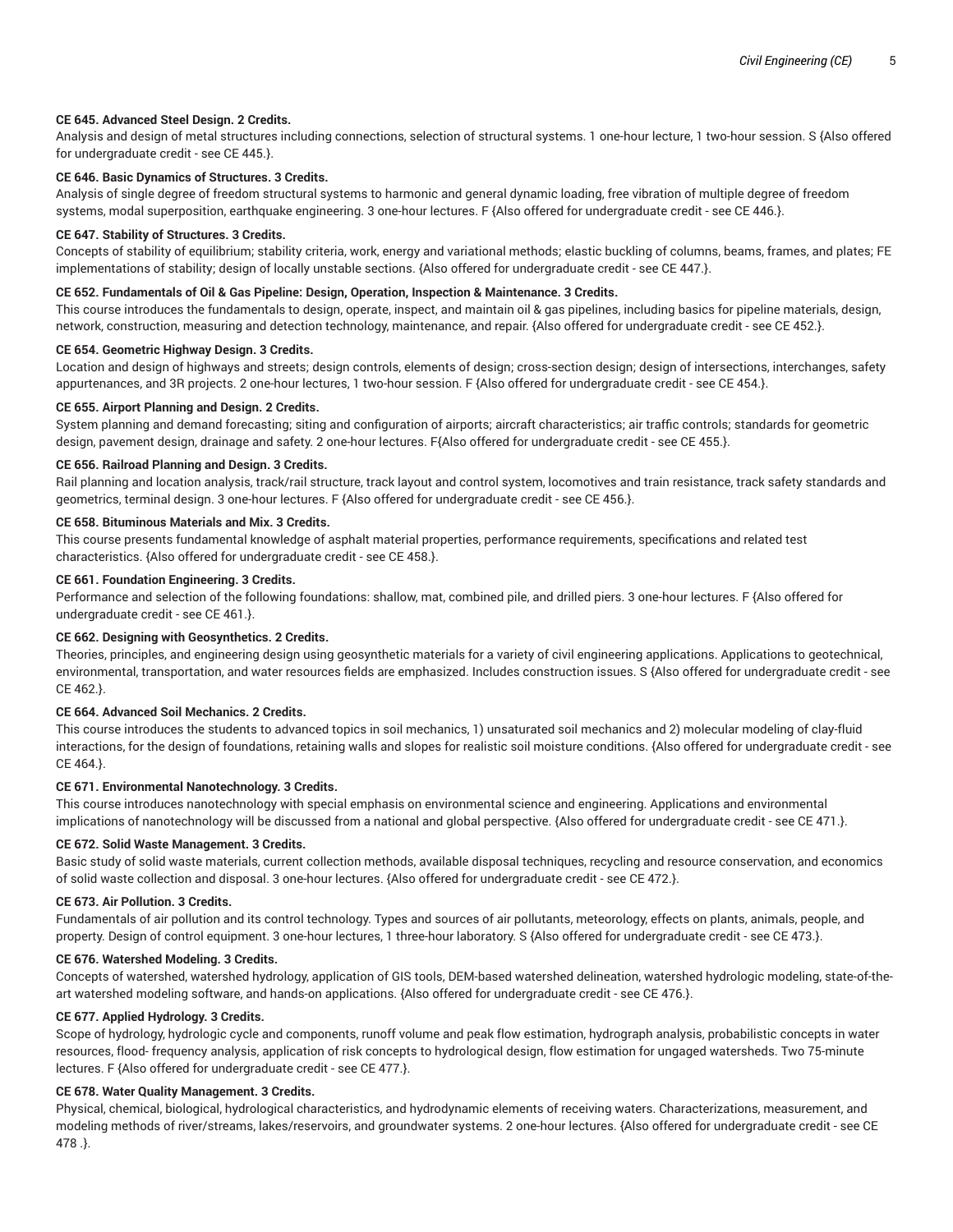# **CE 679. Advanced Water and Wastewater Treatment. 3 Credits.**

Selected problems in the investigation and design of sewerage systems, water distribution systems, wastewater treatment plants, and water purification plants. 2 one-hour lectures. {Also offered for undergraduate credit - see CE 479.}.

# **CE 686. Nanotechnology and Nanomaterials. 3 Credits.**

This course covers principles of nanotechnology, nanomaterials and develops a framework for their understanding. The basic tools of nanotechnology: nanoscale characterization, physics and materials design will be discussed in the context of current technological advances. Cross-listed with ME 686. {Also offered for undergraduate credit - see CE 486.}.

**CE 690. Graduate Seminar. 1-3 Credits.**

**CE 695. Field Experience. 1-15 Credits.**

**CE 696. Special Topics. 1-5 Credits.**

#### **CE 701. Theory of Elasticity. 2 Credits.**

Theoretical and applied study of the classical theories of plates and shells as they pertain to engineering problems including small displacement of rectangular and circular plates and thin shells. 2 one-hour lectures.

#### **CE 702. Plates and Shells. 2 Credits.**

A theoretical study of linear elasticity, Saint Venant's problems, plain stress, plain strain, strain energy, and torsion. 2 one-hour lectures.

## **CE 706. Plastic Design in Structural Steel. 2 Credits.**

Inelastic bending of beams and frames, application of upper and lower bound theorems, calculation of deflection, effect of axial and shearing forces on flexural strength, connections, structural safety, and rules of plastic design. 2 one-hour lectures.

# **CE 709. Dynamics of Structures and Foundations. 2 Credits.**

Advanced topics in structural dynamics, frequency domain response, generalized coordinates, nonlinear structural response, dynamic analysis of framed structures, structures with distributed properties, seismic design considerations. 2 one-hour lectures.

## **CE 714. Theory of Elastic Stability. 2 Credits.**

Bending of beams under simultaneous action of axial and lateral loads, buckling of compressed bars in both the elastic and plastic ranges, design formulas, lateral buckling of beams. 2 one-hour lectures.

#### **CE 720. Continuum Mechanics. 3 Credits.**

Tensor analysis in affined and metric spaces, kinematics of motion, general principles of continuum mechanics, thermodynamics of deformation, and postulates on constitutive laws. 3 one-hour lectures. Cross-listed with ME 720. F.

# **CE 725. Biomaterials-Materials in Biomedical Engineering. 3 Credits.**

This course covers the fundamentals of synthesis, properties, and biocompatibility of metallic, ceramic, polymeric and composite materials that are designed for replacement of biological materials such as hard and soft tissues.

## **CE 757. Pavement Evaluation and Rehabilitation. 3 Credits.**

Advanced knowledge of pavement performance; pavement evaluation; implementation of pavement management at network and project level; maintenance and rehabilitation strategies; life-cycle-cost analysis.

#### **CE 762. Advanced Foundation Engineering. 2 Credits.**

Advanced topics in performance and design of foundations. Current topics include a two-dimensional finite element analysis of the foundation and its supporting soil. 2 one-hour lectures. Prereq: CE 661.

#### **CE 770. Hazardous Waste Site Remediation. 3 Credits.**

Overview of hazardous waste issues, classification, legislation, process fundamentals, fate and transport of contaminants, management, and treatment/remediation methods. 3 one-hour lectures. S.

## **CE 771. Economics of Transportation Systems. 3 Credits.**

The course will provide an understanding of transportation economics and policy issues facing society. Topics include transportation demand, model costs, transportation competition and market power, transportation regulation, transportation investment, and the economics of transportation safety. Cross-listed with AGEC 771.

# **CE 772. Rural Logistics and Distribution Management. 3 Credits.**

Logistical systems and concepts, distribution management, management of railroads and motor carriers, and location of facilities. Includes agribusiness and natural resource case studies. Cross-listed with AGEC 772.

## **CE 776. Ground Water and Seepage. 3 Credits.**

Groundwater as a resource, relation to hydrologic cycle, well hydraulics, seepage, ground water quality and contamination, ground water flow models. 3 one-hour lectures. S.

## **CE 778. Transportation Administration. 3 Credits.**

Public organization behavior and administration, fund accounting, public budgeting, financial management, and strategic management of transportation agencies. Includes transportation case studies.